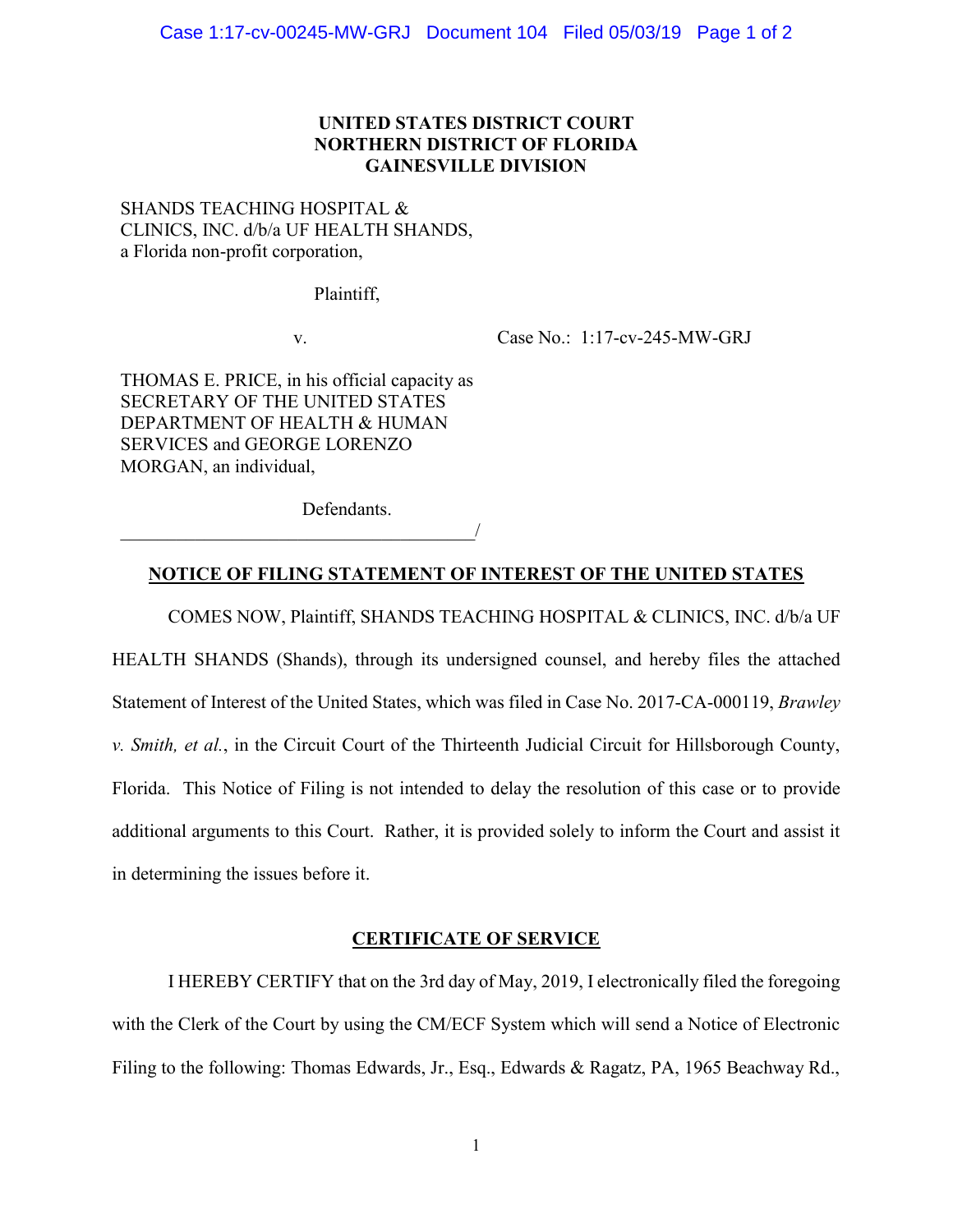## Case 1:17-cv-00245-MW-GRJ Document 104 Filed 05/03/19 Page 2 of 2

Building 1300, Jacksonville, FL 32207, tse@edwardsragatz.com, Counsel for Co-Defendant; D. Andrew Vloedman, III, Esq., Perry, Vloedman & Brady, The Meridien Center 2790 NW 43rd Street, Suite 200, Gainesville, FL 32606, Andy.vloedman@gmail.com., Co-Counsel for Co-Defendant; Bryan Gowdy, Esq. and Meredith Ross, Esq., Creed & Gowdy, P.A., 865 May St, Jacksonville, FL 32204 bgowdy@appellate-firm.com, mross@appellate-firm.com, filings@appellate-firm.com, Co-Counsel for Defendant; and Derek Angell, O'CONNOR & O'CONNOR, LLC 840 S. Denning Drive, Suite 200, DAngell@oconlaw.com Counsel for Plaintiff.

# *McCUMBER, DANIELS, BUNTZ, HARTIG, PUIG & ROSS, P.A.*

 $\mathcal{L}_\text{max}$ 

## */s/ Derek M. Daniels*

DEREK M. DANIELS Florida Bar No. 060836 4401 W. Kennedy Blvd., Suite 200 Tampa, Florida 33609 (813) 287- 2822 Telephone (813) 287- 2833 Facsimile ddaniels@mccumberdaniels.com adilday@mccumberdaniels.com kmccann@mccumberdaniels.com eservice@mccumberdaniels.com *Co-Counsel for Plaintiff*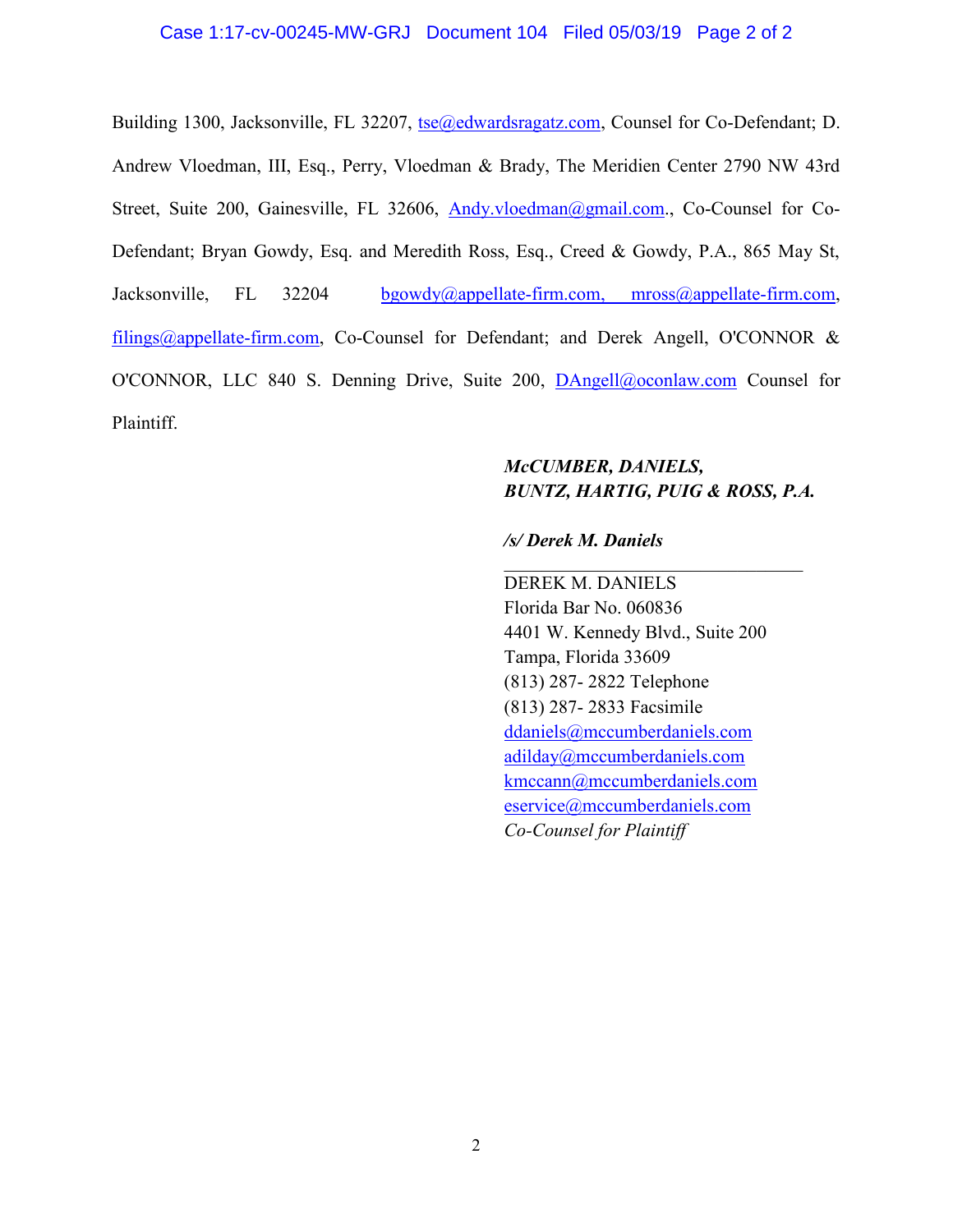# **IN THE CIRCUIT COURT OF THE THIRTEENTH JUDICIAL CIRCUIT IN AND FOR HILLSBOROUGH COUNTY, STATE OF FLORIDA CIVIL DIVISION**

LAWRENCE BRAWLEY,

Plaintiff,

v. Case No. 17-CA-000119 Division: A

DONALD A. SMITH, M.D., UNIVERSITY OF SOUTH FLORIDA BOARD OF TRUSTEES, and FLORIDA HEALTH SCIENCES CENTER, INC., d/b/a TAMPA GENERAL HOSPITAL,

Defendants.

 $\overline{\phantom{a}}$ 

## **STATEMENT OF INTEREST OF THE UNITED STATES**

It is in the interest of the United States that Patient Safety Work Product ("PSWP") is protected in this litigation, consistent with federal law, which requires that the Court analyze the purpose for which Tampa General Hospital ("TGH") created the documents that TGH seeks to protect as PSWP. The United States submits this statement of interest to address a matter of importance: reducing preventable medical errors by ensuring that PSWP created for the system of voluntary reporting established by the Patient Safety and Quality Improvement Act of 2005 ("Federal Act"), 42 U.S.C. 299b-21 *et seq*, will remain privileged and confidential. The privileged and confidential nature of PSWP lies at the heart of the system of reporting under which health care providers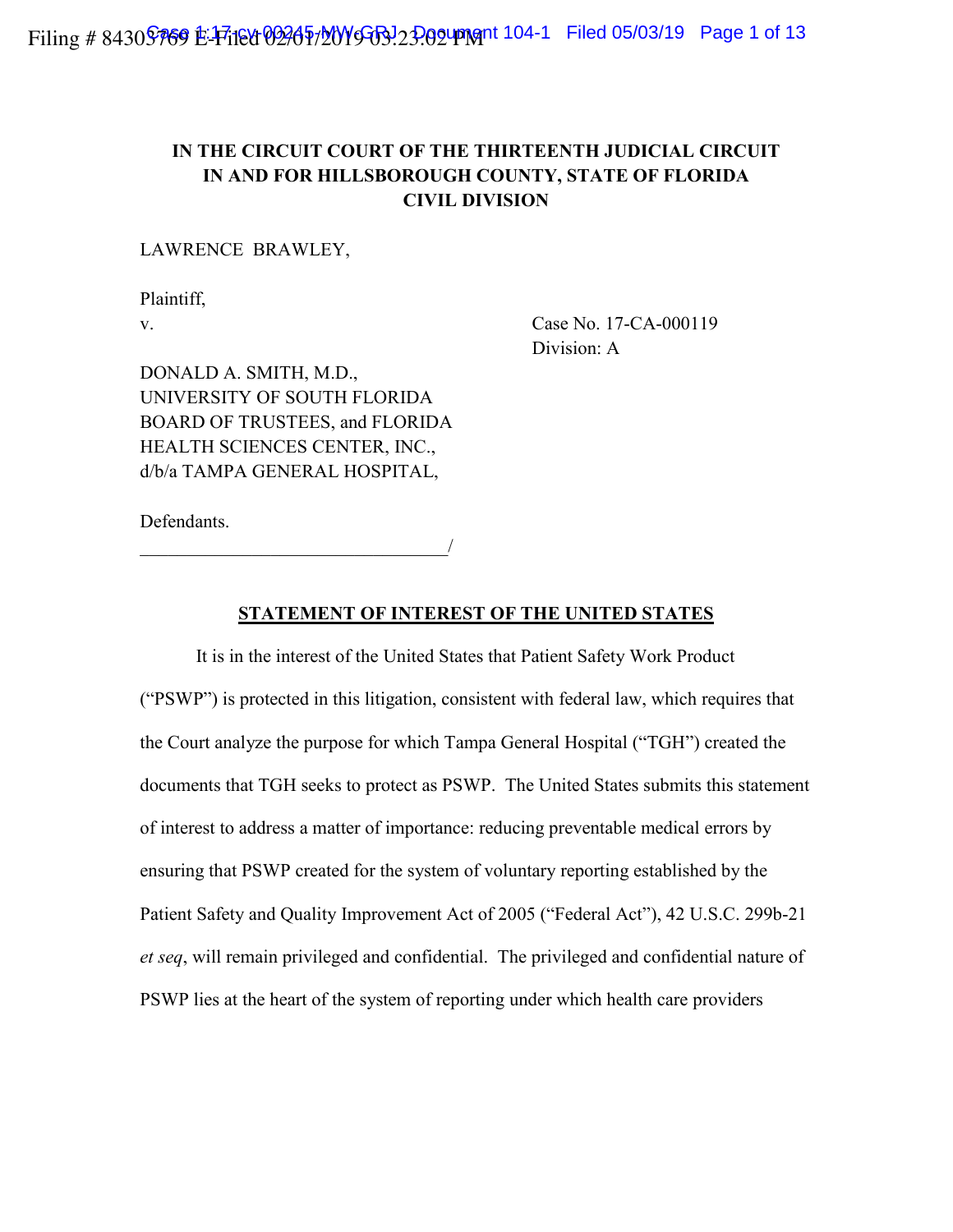voluntarily create PSWP to provide to Patient Safety Organizations (PSOs) with the aim of improving patient safety and the quality of care nationwide.

#### **I. BACKGROUND**

#### **Federal Law**

1. In 1999, the Institute of Medicine (IOM) issued a seminal report finding that preventable medical errors were responsible for tens of thousands of deaths each year, costing the country tens of billions of dollars annually, and proposing a "national agenda for reducing errors in health care." IOM, *To Err Is Human: Building a Safer Health System* (1999). One of the IOM's most important findings was that, although most medical errors are the result of human factors, most errors are systemic, meaning that they are due to breakdowns in the systems that deliver care. *Id.* at 51-53. To eliminate preventable medical errors and systemic breakdowns, the IOM endorsed voluntary reporting programs that encourage providers to share information about patient safety events so that those events can be analyzed. *Id.* at 9-10, 89-90. Further, because "fears about the legal discoverability of information" can discourage voluntary reporting, the IOM urged Congress to enact legislation protecting the confidentiality of information collected or shared "solely for purposes of improving safety and quality." *Id.* at 10.

2. In 2005, in response to the IOM's findings, Congress enacted the Federal Act, establishing a system under which health care providers can voluntarily report PSWP to PSOs with the aim of improving patient safety and the quality of care nationwide. *See* 42 U.S.C. §§ 299b-21 – § 299b-26.1; *see also* Patient Safety & Quality Improvement, 73 Fed. Reg. 70,732, 70,732 (Nov. 21, 2008). The PSOs aggregate and analyze PSWP and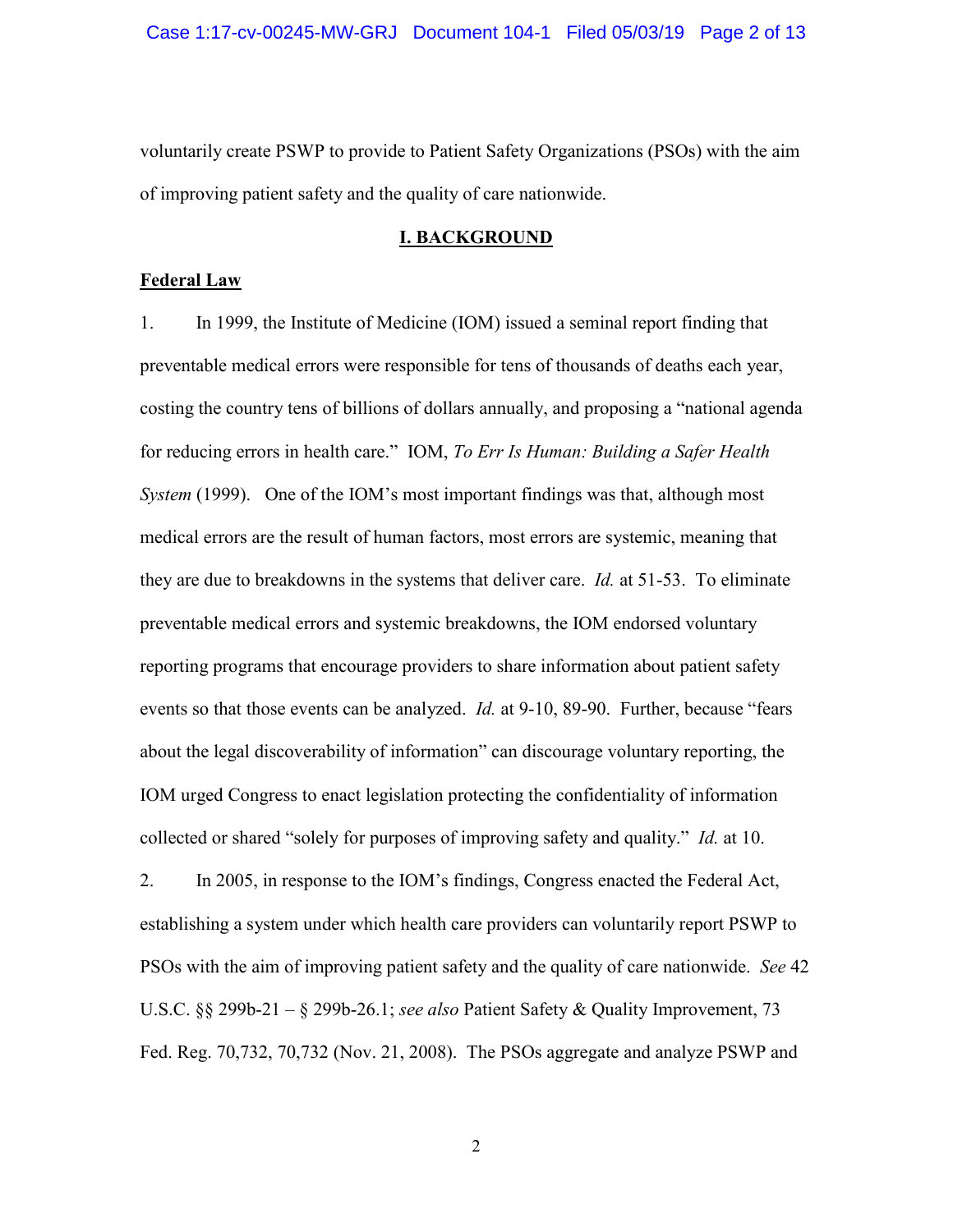#### Case 1:17-cv-00245-MW-GRJ Document 104-1 Filed 05/03/19 Page 3 of 13

provide feedback to health care providers with a goal to eliminate preventable medical errors. *See* H.R. Rep. No. 109-197 at 9. The providers receive broad privilege and confidentiality protections for PSWP, which alleviates concerns about PSWP being used against providers, such as in litigation. These broad protections are "intended to encourage the reporting and analysis of medical errors," H.R. Rep. No. 109-197 at 9, and are "required to encourage the reporting of errors and to create an environment in which errors became opportunities for learning and improvement," S. Rep. 108-196 at 3.

3. The Federal Act expressly provides that PSWP is both privileged and confidential "notwithstanding any other provision of Federal, State or local law." 42 U.S.C. §§ 299b- $22(a)$ , (b).

4. The Federal Act defines PSWP to mean "any data, reports, records, memoranda, analyses . . . or written or oral statements . . . (i) which— (I) are assembled or developed by a provider for reporting to a patient safety organization and are reported to a patient safety organization; or (II) are developed by a patient safety organization for the conduct of patient safety activities; and which could result in improved patient safety, health care quality, or health care outcomes; or (ii) which identify or constitute the deliberations or analysis of, or identify the fact of reporting pursuant to, a patient safety evaluation system." 42 U.S.C. § 299b-21(7)(A). PSWP "does not include a patient's medical record, billing and discharge information, or any other original patient or provider record," 42 U.S.C. § 299b-21(7)(B)(i), or "information that is collected, maintained, or developed separately, or exists separately, from a patient safety evaluation system," 42 U.S.C. § 299b-21(7)(B)(ii).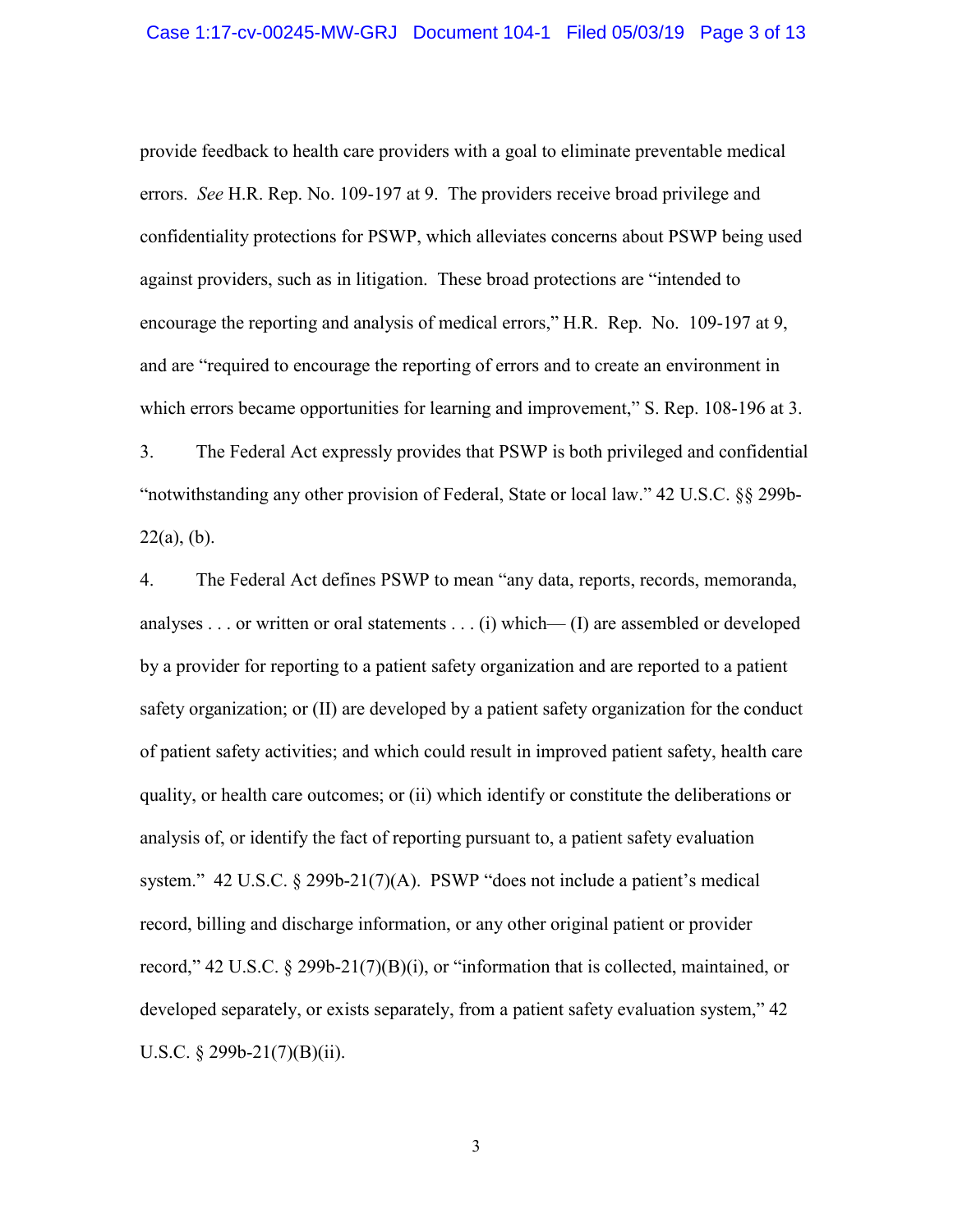### Case 1:17-cv-00245-MW-GRJ Document 104-1 Filed 05/03/19 Page 4 of 13

5. The Federal Act defines "patient safety evaluation system" to mean "the collection, management, or analysis of information for reporting to or by a [PSO]. 42 U.S.C. § 299b-21(6).

6. "Information may become [PSWP] upon collection within a patient safety evaluation system. Such information may be voluntarily removed from a patient safety evaluation system if it has not been reported and would no longer be [PSWP]. As a result, providers need not maintain duplicate systems to separate information to be reported to a PSO from information that may be required to fulfill state reporting obligations. All of this information, collected in one patient safety evaluation system, is protected as [PSWP] unless the provider determines that certain information must be removed from the patient safety evaluation system for reporting to the state. Once removed from the patient safety evaluation system, this information is no longer [PSWP]." 73 Fed. Reg. 70732, 70,742 (Nov. 21, 2008).

7. PSWP is confidential and is not subject to discovery in any administrative or judicial proceeding.  $42 \text{ U.S.C. } 299b-22(a)$ , (b), and (c).

## **Florida Law**

8. In 2004, Florida voters passed Amendment 7 — the "Patients' Right to Know About Adverse Medical Incidents" provision — which added Article X, Section 25 to the Florida Constitution. Art. X, § 25, Fla. Const. Amendment 7 provides that "patients have a right to have access to any records made or received in the course of business by a health care facility or provider relating to any adverse medical incident." *Id.* Further, Amendment 7 establishes that "[t]he phrase 'have access to any records' means, in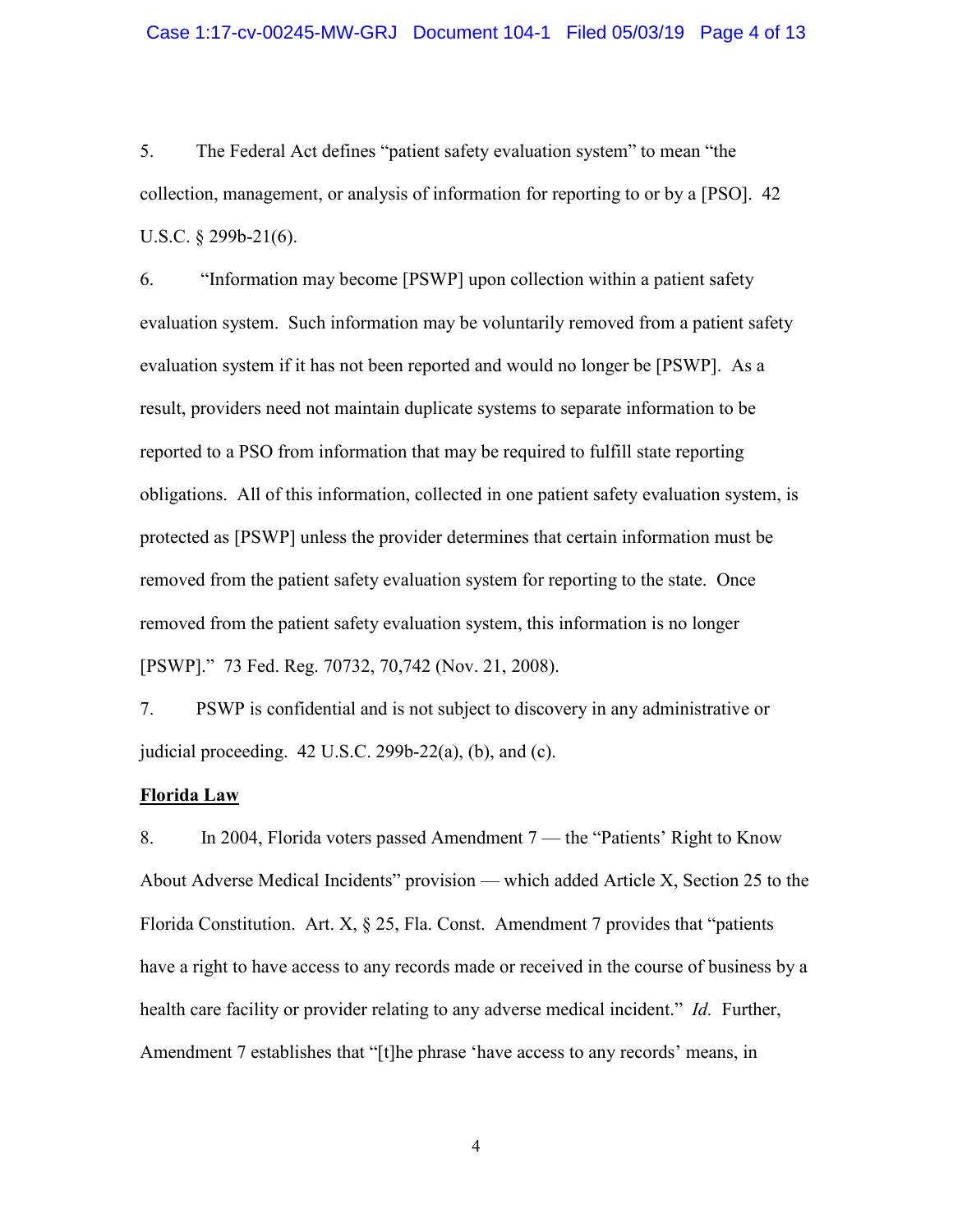### Case 1:17-cv-00245-MW-GRJ Document 104-1 Filed 05/03/19 Page 5 of 13

addition to any other procedure for producing such records provided by general law, making the records available for inspection and copying upon formal or informal request by the patient or a representative of the patient . . . ." *Id.*

9. In *Charles v. Southern Baptist Hospital of Florida, Inc. (Charles II)*, the Florida Supreme Court held that the Federal Act did not preempt Amendment 7. 209 So.3d 1199, 1212 (Fla. 2017). Even where the Federal Act and Amendment 7 overlap, a "mandatory disclosure law in [the] state constitution is not preempted by a health care provider's choice to participate in the Federal Act, coupled with its choice to place documents into a patient safety evaluation system." *Id.* at 1214. Further, the Florida Supreme Court held that "adverse medical incident reports" are not PSWP "because Florida statutes and administrative rules require providers to create and maintain these records." *Id*. at 1216. Specifically, the Court ruled that the documents fell within the Federal Act's exception for information that is "collected, maintained, or developed separately, or exists separately," from a patient safety system because "Amendment 7 provides patients with a constitutional right to access these records." *Id.* at 1211.

## **The Brawley Litigation**

10. Tampa General Hospital (TGH) filed a Motion for Protective Order (MPO) requesting that this Court grant a limited protective order related to Plaintiff's Adverse Medical Incident Request to produce documents during the pendency of the Declaratory Action pending in the United States District Court for the Middle District of Florida and only as to the documents subject to that action. In the federal action, TGH asserts that the 248 documents that have been submitted to the Patient Safety Organization of Florida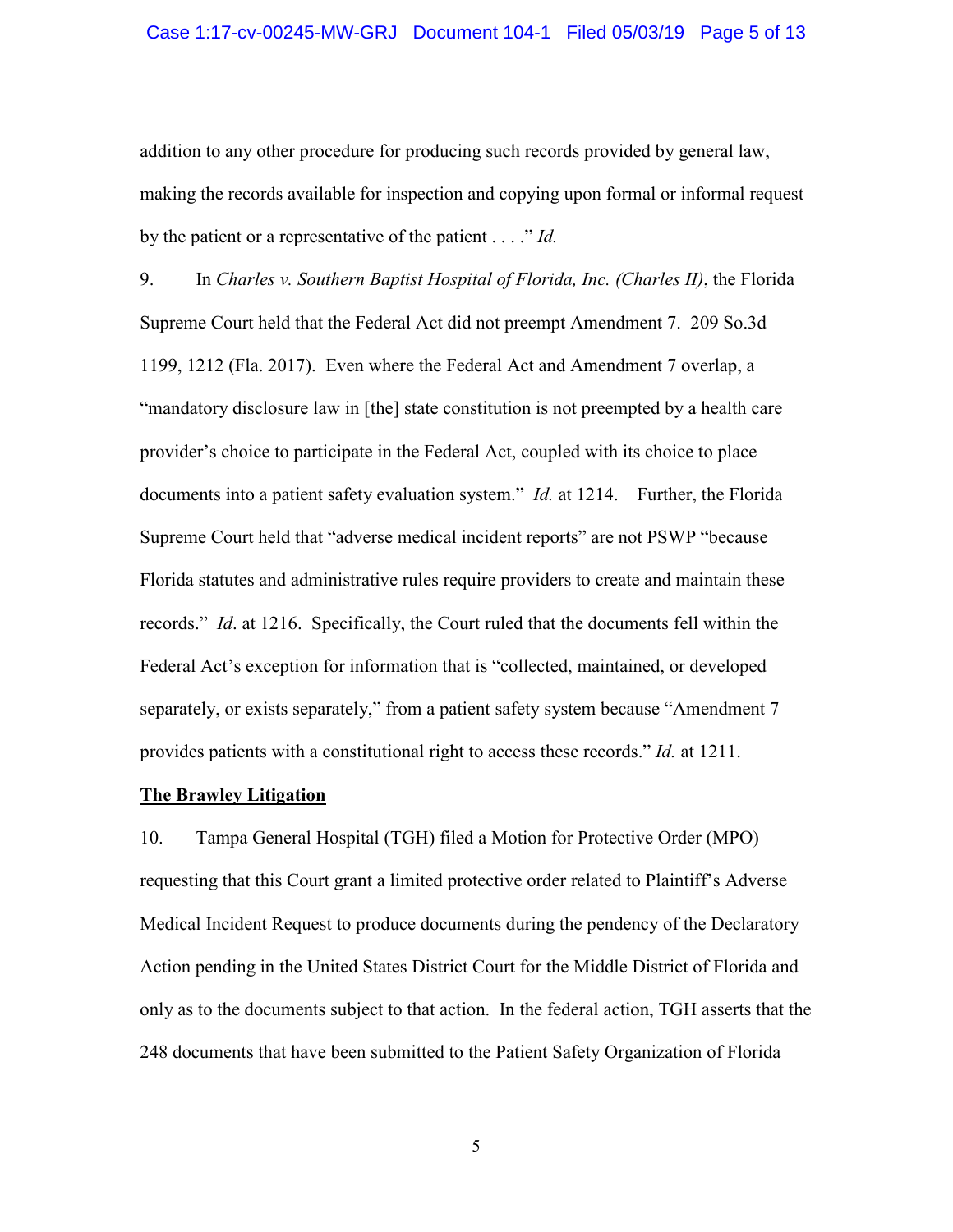and are responsive to Plaintiff Brawley's request are privileged and confidential pursuant to the Federal Act. *Florida Health Sciences Center, Inc. v. Azar*, No. 8:18-cv-00238 (M.D. Fla.), Dkt. 17 at ¶ 22. TGH further asserts that the Florida Supreme Court ruled in *Charles II* that these types of documents are not protected and the Florida Constitution mandates disclosure. *See id.* at ¶¶ 24, 34.

11. This Court denied TGH's Motion for Protective Order and ordered TGH to produce the documents to Plaintiff Brawley.

#### **II. DISCUSSION**

In its Motion for Protective Order, TGH asserts that some documents responsive to Plaintiff's discovery request, specifically those that have been submitted to PSO Florida, are privileged and confidential pursuant to the Federal Act. Dkt. 48, ¶ 3. TGH further asserts that the Florida Supreme Court decision in *Charles II* mandates the disclosure of these types of documents.  $\underline{Id}$  at  $\P$  4. The United States takes no position as to whether the 248 documents are, in fact, PSWP. The United States' interest is in ensuring proper application of the Federal Act. To the extent the Florida Supreme Court decision in *Charles II* requires the disclosure of PSWP, the decision would conflict with the Federal Act and would be preempted by it. Therefore, in determining whether any of the documents are PSWP and thus may be upheld from production, the Court should apply the Federal Act and determine the purpose for which the documents were assembled or developed to decide whether they are bona-fide PSWP.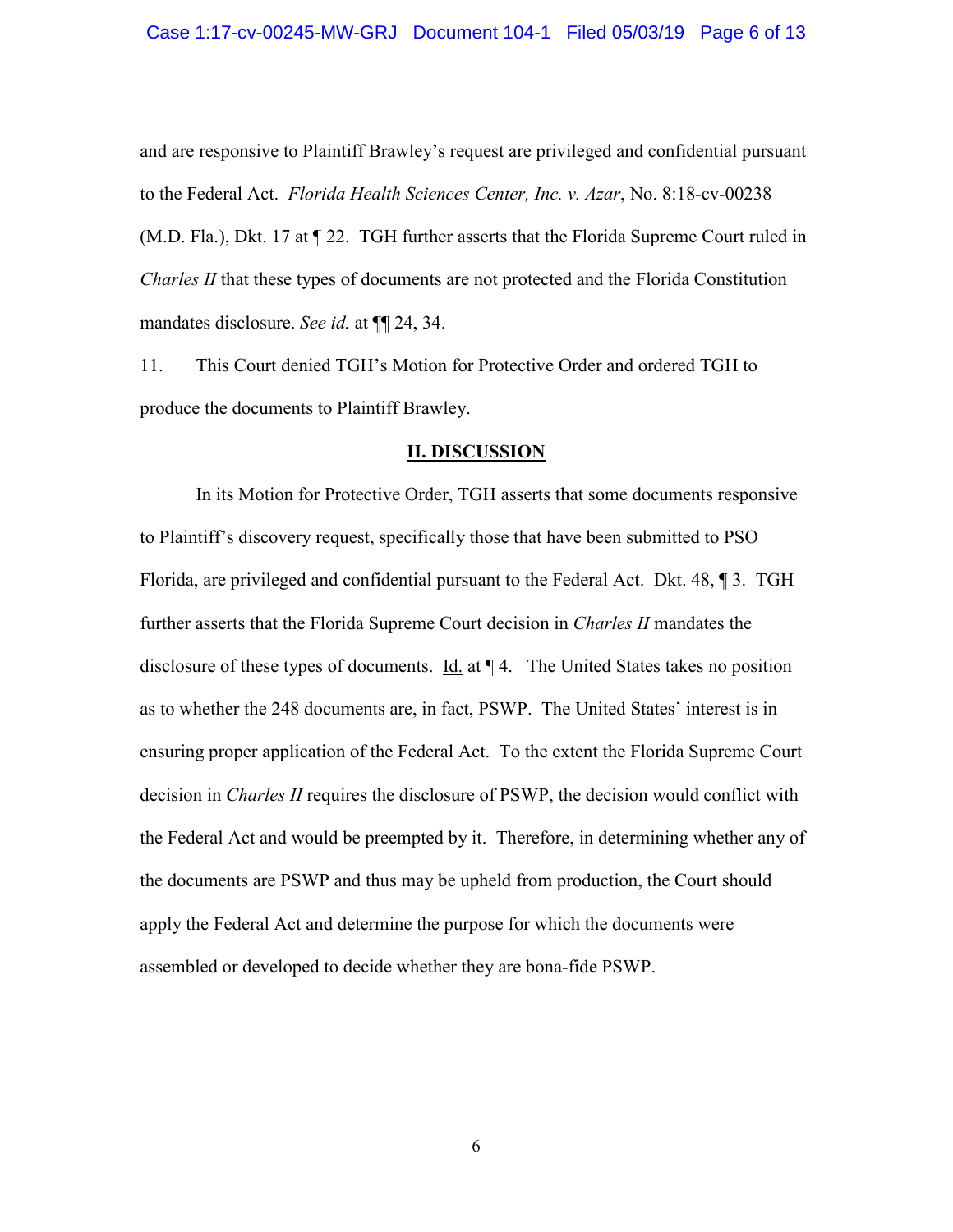# **A. The Federal Act Preempts the Florida Supreme Court Decision in**  *Charles II* **Insofar As It Requires the Production of PSWP.**

"The Supremacy Clause of Art. VI of the Constitution provides Congress with the power to preempt state law." *La. Pub. Serv. Comm'n v. FCC*, 476 U.S. 355, 368 (1986). "State action may be foreclosed by express language in a congressional enactment . . . ." *Lorillard Tobacco Co. v. Reilly*, 533 U.S. 525, 541 (2001) (citations omitted).

Here, the Federal Act states that: "[n]otwithstanding any other provision of Federal, State, or local law . . . [PSWP] shall be confidential and shall not be disclosed." 42 U.S.C. § 299b–22(b). This express preemption clause in the Federal Act demonstrates Congress's intent to supersede any state law requiring the production of documents that meet the definition of PSWP. *See* 73 Fed. Reg. 70,732, 70,774 (Nov. 21, 2008) (stating that the Patient Safety Act "generally preempt[s] State or other laws that would permit or require disclosure of information contained within patient safety work product"). It is clear that the Court must apply the Federal Act to determine the confidentiality and privilege of the documents at issue.

In *Charles II*, the Florida Supreme Court concluded incorrectly that mandatory state disclosure laws were not preempted by the Federal Act. 209 So.3d 1199, 1212 (Fla. 2017). *Charles II* turns the Supremacy Clause on its head by allowing general Florida document disclosure laws to nullify the federal privilege and confidentiality protections for PSWP. States may not eliminate the privilege and confidentiality protections in the Federal Act—and gut the federal program designed to improve health outcomes through voluntary remediation of preventable errors—by foisting state disclosure requirements on providers. The potential programmatic impact is significant because *Charles II* has no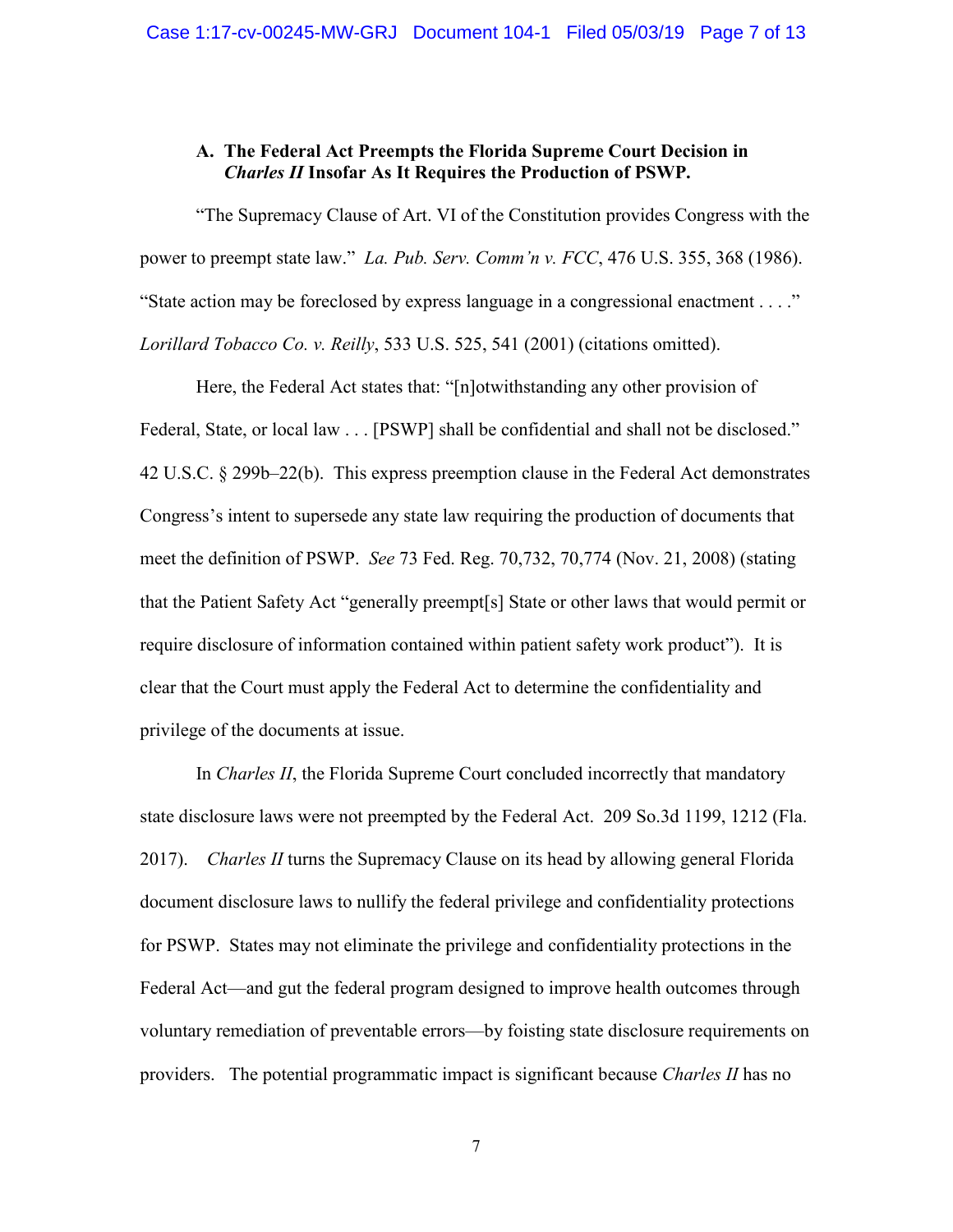### Case 1:17-cv-00245-MW-GRJ Document 104-1 Filed 05/03/19 Page 8 of 13

limiting principle. The scope of records covered by Amendment 7 is unbounded and could require the wholesale production of PSWP in litigation across Florida.

The Court should not automatically require the production of all documents that TGH turned over to the PSO, as such a categorical approach runs contrary to the Federal Act. Rather, the Court should conduct a review of the disputed documents to determine whether any PSWP exists among them, as well as ensure that any PSWP is protected consistent with federal law.

#### **B. The Federal Act Sets the Standard for Reviewing TGH's Documents**

The Federal Act is the standard for review of the documents subject to the Court's July 11, 2018 Order to determine whether they qualify as protected PSWP. In conducting its review, the Court must look to the broadly defined categories of material listed in the Federal Act: ". . . any data, reports, records, memoranda, analyses (such as root cause analyses), or written or oral statements" which "could result in improved patient safety … quality, or … outcomes;" and are "assembled or developed" for the purpose of reporting to a PSO and in fact be reported to a PSO. 42 U.S.C. § 299b-21(7)(A). Application of any other standard may contravene Congress' intent to keep PSWP privileged and confidential.

# *1. The Court Should Determine the Purpose for Which the Documents Were Assembled or Developed.*

The purpose for which the documents were assembled or developed must be known to determine with any accuracy whether the documents subject to the Court's July 11, 2018 Order qualify as PSWP.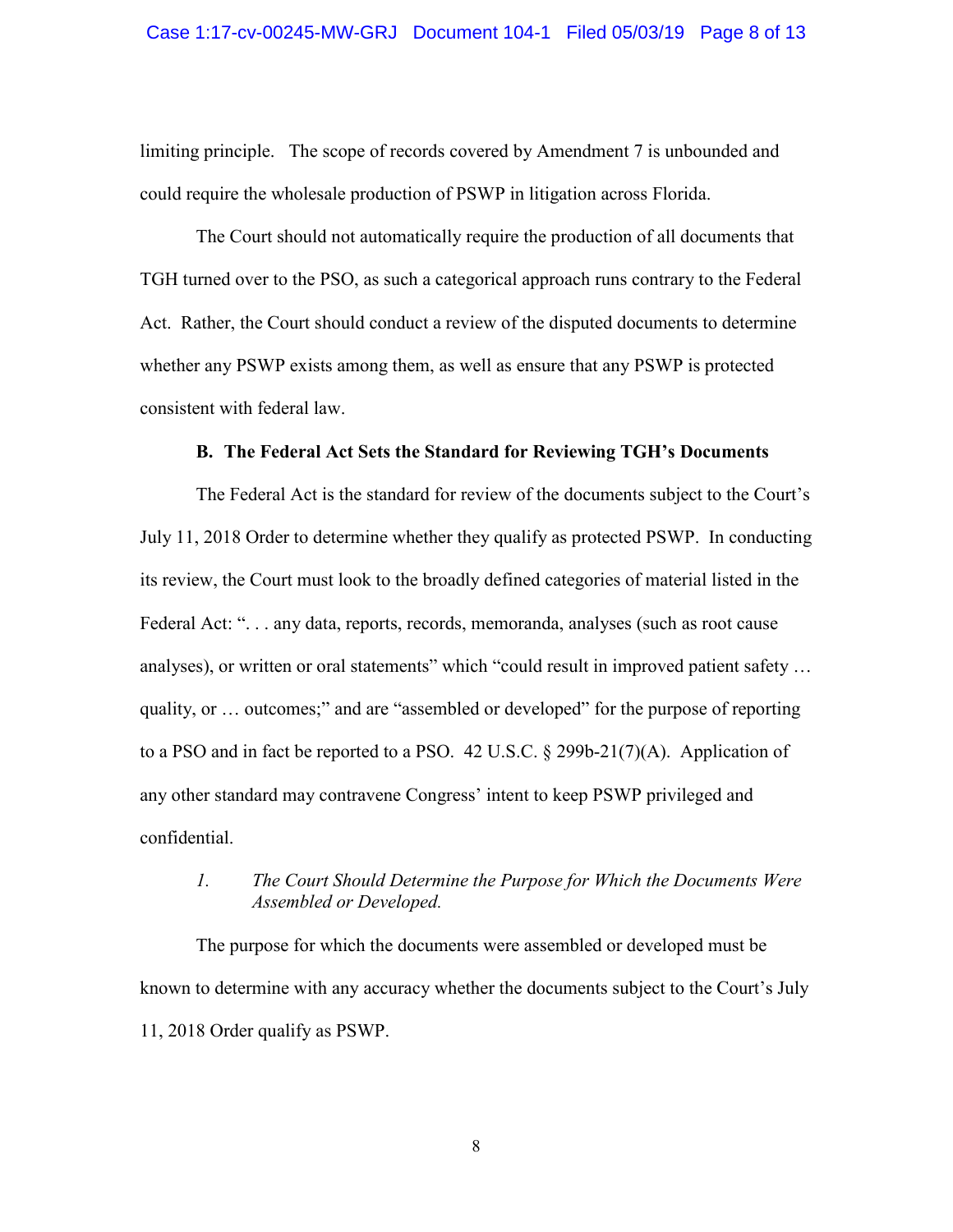The relevant portion of the definition of PSWP in the Federal Act states that PSWP is "data, reports, records, memoranda, analyses (such as root cause analyses), or written or oral statements" which "could result in improved patient safety … quality, or … outcomes" and are "assembled or developed by a provider for reporting to a [PSO] and are reported to a [PSO]."  $42$  U.S.C. § 299b-21(7)(A)(i). A common sense reading of this language is that it describes information that a provider assembles or develops for the purpose of reporting to a PSO—not information that must be created for some other purpose. As the Florida Supreme Court correctly stated, [PSWP] ''does not include a patient's medical record, billing and discharge information, or any other original patient or provider record." *Charles II*, 209 So.3d 1199, 1210 (Fla. 2017).

In May 2016, HHS issued guidance to "clarify what information that a provider creates or assembles can become [PSWP]." *HHS Guidance Regarding Patient Safety Work Product and Providers' External Obligations*, 81 Fed. Reg. 32655 (May 2016) ("HHS Guidance"). The guidance explains that "the reporting pathway is how providers generally create most of their PSWP." *Id*. at 32656. Accordingly, confidentiality and privilege determinations of PSWP are rooted in the purpose for which each document was assembled or developed and is a critical factor in determining whether information is bona-fide PSWP. Under the Federal Act, the Court must determine with specificity the purpose for which the documents were assembled or developed to determine with accuracy whether the documents are, indeed, PSWP.

The HHS guidance provides examples of determinations as to whether information is PSWP and makes clear that the answer depends squarely on the purpose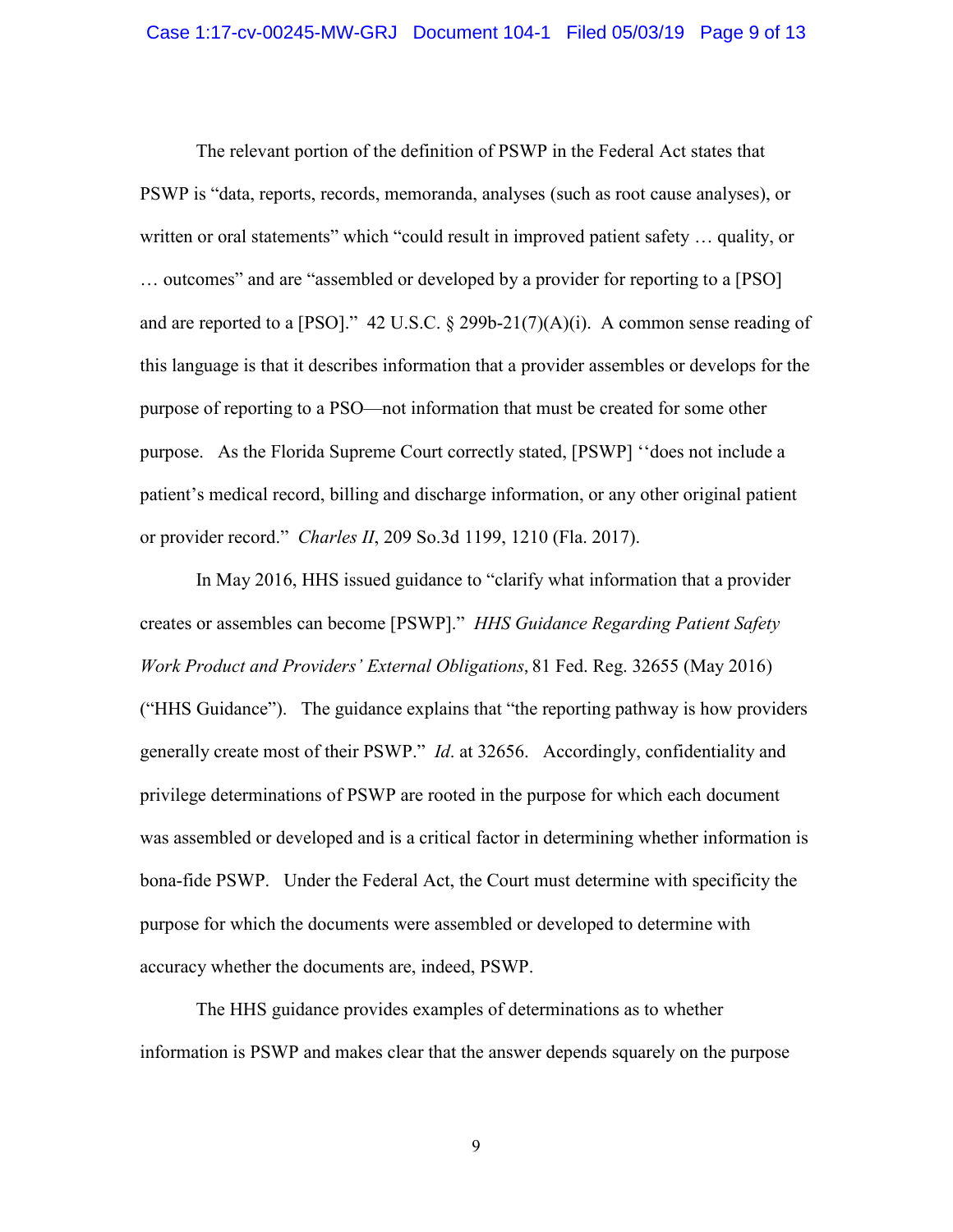for which the information is assembled or developed. One example explains that "[a] list of provider staff who were present at the time a patient incident occurred" is not PSWP if prepared "[t]o ensure appropriate levels of clinician availability (e.g., routine personnel schedules), or for compliance purposes," but may be PSWP if "following the incident, the provider originally assembles the list for reporting to a PSO so the PSO can analyze the levels and types of staff involved in medication errors." *Id*. at 32656. Another example explains that "[w]ritten reports of witness accounts of what they observed at the time of a patient incident" is not PSWP if prepared "[f]or internal risk management (claims and liability purposes)," but may be PSWP if prepared "for reporting to a PSO so that the richness of the narrative can be mined for contributing factors." *Id*. These examples demonstrate the fact-specific nature of determining whether information is PSWP, as well as the fact that purpose is a key area of inquiry in making document-by-document privilege determinations.

## 2. *PSWP Does Not Include Information That is Separate From a Patient Safety Evaluation System.*

The Federal Act also excludes "information … collected, maintained, or developed separately, or [that] exists separately, from a patient safety evaluation system" from the definition of PSWP. 42 U.S.C. § 299b-21(7)(B)(ii). In *Charles II*, the Florida Supreme Court held that any document that may potentially be reported pursuant to state record keeping and reporting must exist separately from the patient safety evaluation system and therefore cannot be PSWP. This interpretation is incorrect; it contradicts the Federal Act, HHS regulations, and HHS clarifying guidance because it equates records "collected, maintained, or developed separately," with records "not created solely for the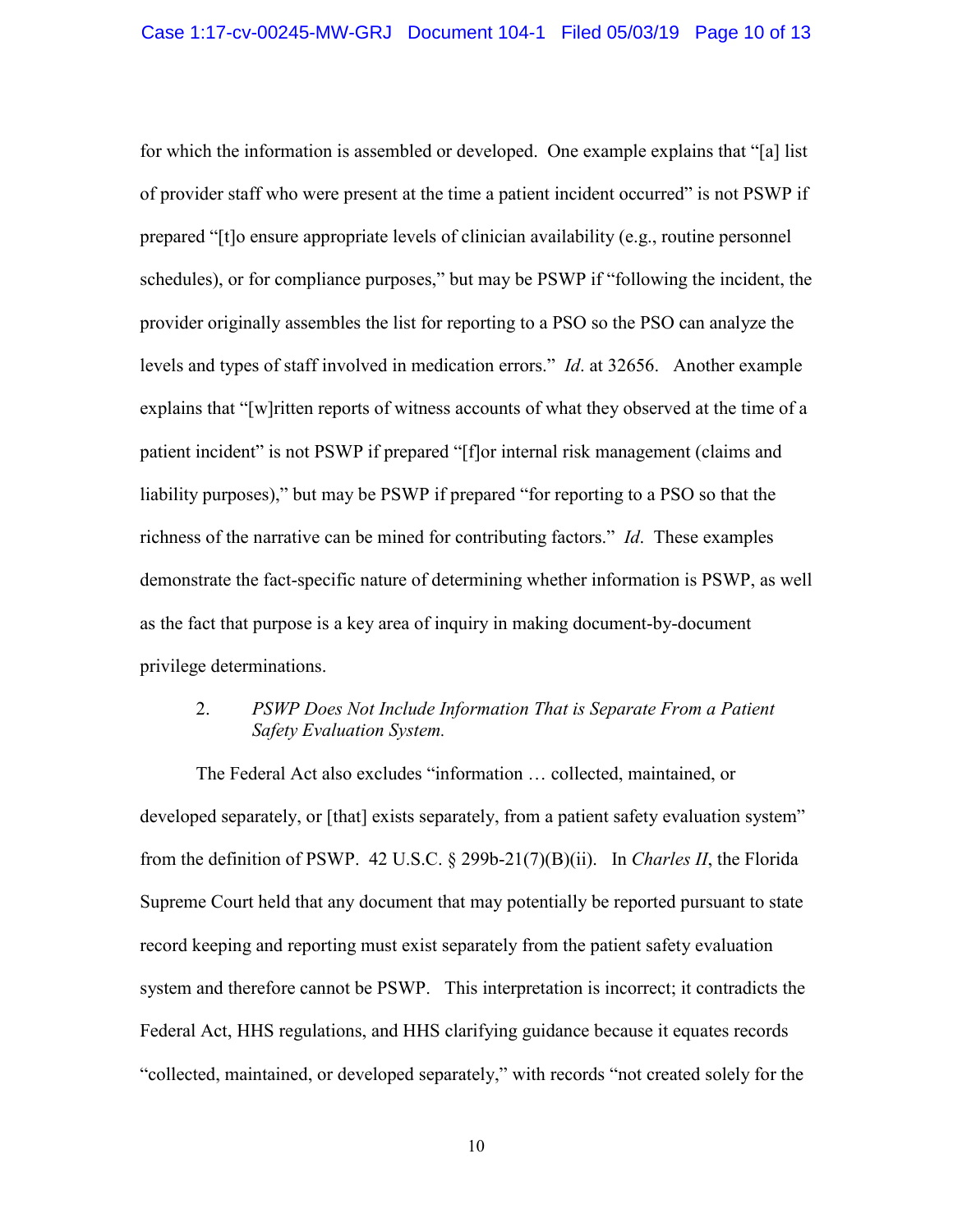purpose of submission to a patient safety evaluation system." In fact, "information … collected, maintained, or developed separately, or [that] exists separately, from a patient safety evaluation system" refers to where information is stored—either inside or outside the patient safety evaluation system. Further, this interpretation from *Charles II* runs contrary to the HHS' assurances that providers may place information into their patient safety evaluation system with the expectation of protection and may later remove the information if the provider later determines that it must be reported to the State. 73 Fed. Reg. at 70,732, 70,742 (Nov. 21, 2008). Privilege attaches to information created within the patient safety evaluation system immediately upon collection of the information and not at the time that the information is sent to a PSO. *Id*. at 70,741.

As indicated above, this overbroad interpretation subordinates the federal privilege and confidentiality provisions in the Federal Act to Florida law and fails to protect PSWP from state discovery laws. If the "exists separately" exception is read to cover information that "exists" in any part because of a state law requirement, it would defeat Congress's intent to preempt all state law requiring the production of documents that meet the definition of PSWP. The defeat of federal preemption would, in turn, defeat the main purpose of the Federal Act by gutting the incentive for health care providers to voluntarily report PSWP to PSOs and remediate preventable systemic medical errors.

The Court here should ask a straightforward and factual question to determine whether the documents qualify for this exception: Did TGH maintain the documents in its patient safety evaluation system for reporting to PSO Florida? If the answer to that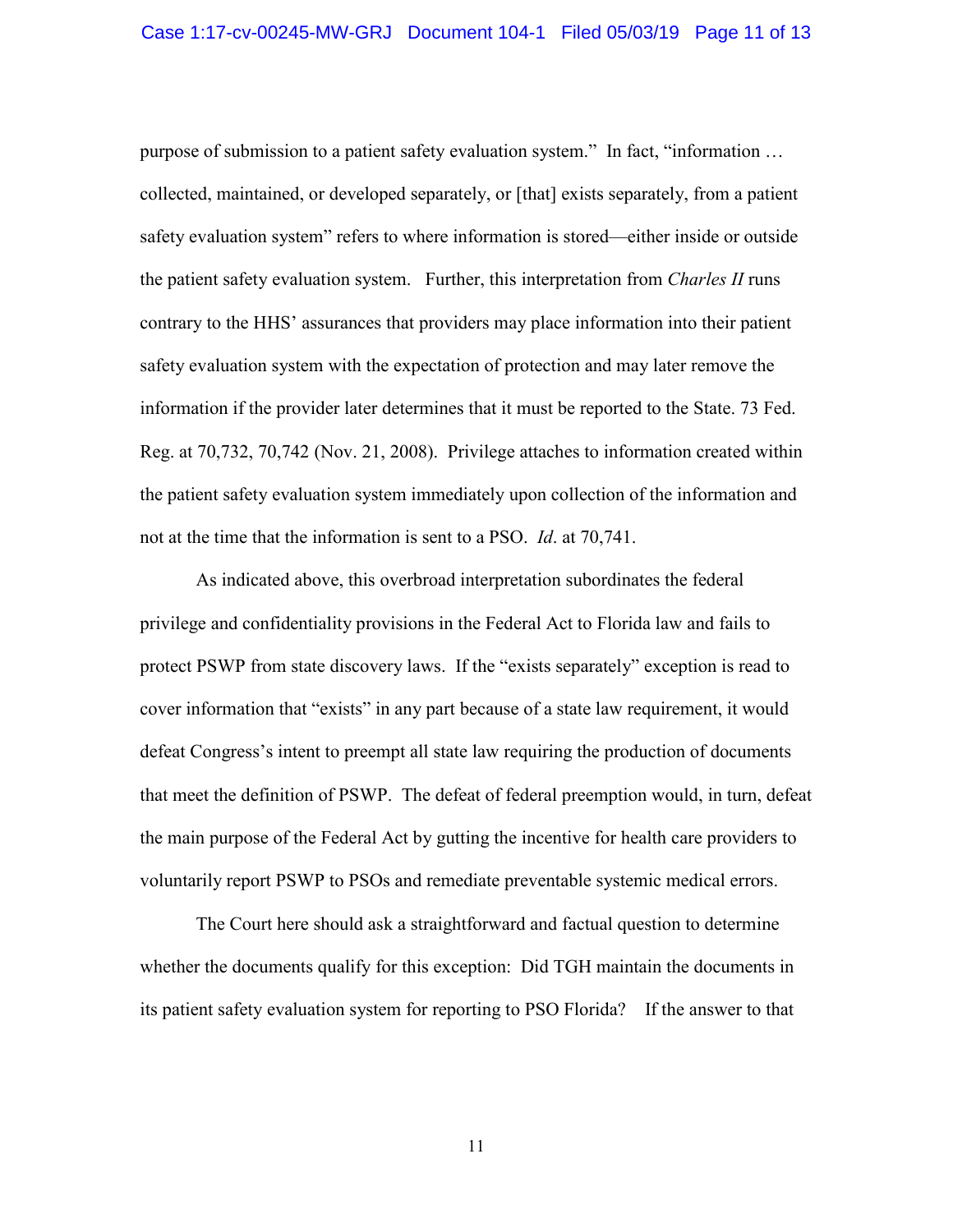question is "yes," then the documents are not excluded from the definition of PSWP under the exception in 42 U.S.C.  $\S$  299b-21(7)(B)(ii).

## **III. CONCLUSION**

The Court should apply the Federal Act in its review of the documents in a manner consistent with federal law as intended by Congress, and further explained in HHS guidance, to ensure that any PSWP that may be included in the disputed documents is protected from disclosure.

Respectfully submitted,

 MARIA CHAPA LOPEZ United States Attorney

 By: */s/ Michael R. Kenneth* MICHAEL R. KENNETH Assistant United States Attorney Florida Bar No. 44341 400 North Tampa Street, Suite 3200 Tampa, Florida 33602 Telephone: 813-274-6000 Facsimile: 813-274-6198 E-Mail: michael.kenneth@usdoj.gov